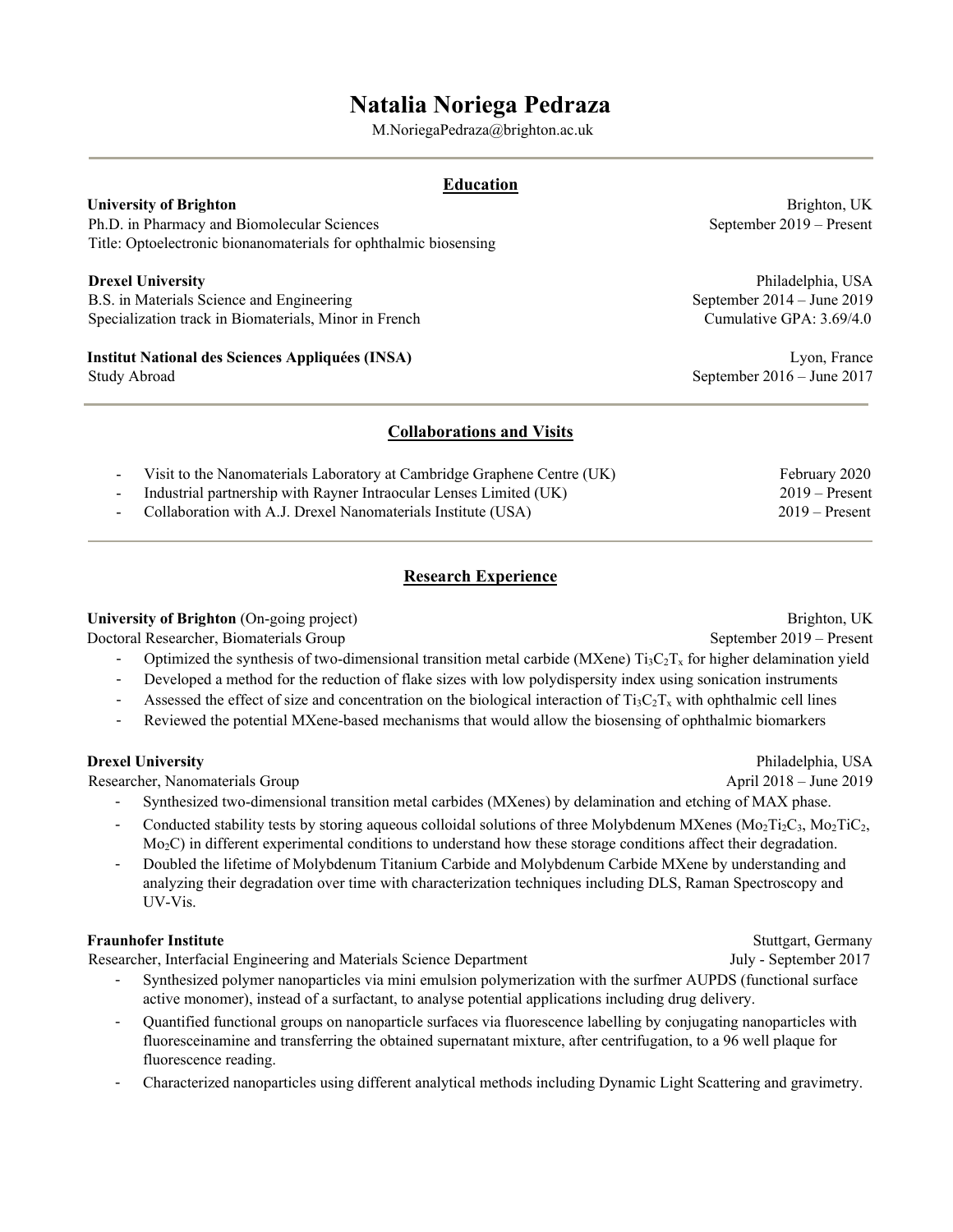#### **Institut National des Sciences Appliquées** Lyon, France

Research Assistant, Engineering Laboratory of Polymer Materials March – June 2017

- Designed silicone formulations for additive manufacturing for medical applications
- Analysed and identified tendencies of materials' mechanical properties due changes in formulation, including PTFE and Kaolinite.
- Optimized rheological properties and curing characteristics of the material to match the manufacturing process requirements such as a rheological behaviour of a Herschel-Bulkley Curve in a stress-shear rate graph.

#### **Drexel University** Philadelphia, USA

Research Assistant, Nanomaterials Group Spring 2015

- Created and analysed carbon-based films and electrodes to improve energy storage.
- Investigated different techniques to store energy by more efficient means.
- Experimented with the essential development of a battery using lab tools such as: Potentiostat for the electrochemical measurements (cyclic voltammetry), supercapacitor device assembly and soft template/room temperature synthesis.

#### **Research Publications**

[1] J. Li, K. Juan, N. Kurra and N. Noriega et al., "Electrochromic MXene-Conducting Polymer Microsupercapacitors", Energy Storage Materials, 2019.

[2] N. Noriega, K. Maleski et al., "Monitoring the Environmental and Chemical Stability of Molybdenum Titanium Carbide MXenes", 2021, In Preparation.

### **Professional Experience**

Co-Op, Biopharmaceutical Technologies April – September 2016

- Prepared and executed study protocols and reports of large-scale microbial value stream manufacture of protein/antibody therapeutics and large-scale purification operations for the treatment of type II diabetes utilizing chromatography and ultrafiltration.
- Worked in a cGMP Biopharmaceutical Manufacturing Facility providing technical support to the commercial therapeutic protein drug manufacture for the treatment of type II diabetes.

### **Academic Projects**

#### **Energy Harvesting Wearables** Philadelphia, USA

Drexel University / Senior Design Project September 2018 – June 2019

- Conducted a feasibility study by designing a circuit using commercial components, including diodes, antennas and capacitors, to demonstrate that a rectenna, a rectifying antenna, can convert electromagnetic signals into direct current electricity.
- Incorporated MXene through spray coating and conducting fibres to optimize the circuit and increase efficiency.
- Integrated the circuit into a knitted shirt with MXene baths for dipping and alternating rollers for drying.

#### **Biosand Filter and Rainwater Harvesting Project in El Salvador Philadelphia, USA**

Drexel University / Engineers Without Borders September 2014 – April 2019

- Built and installed mold for bio-sand filter following a manual as well as the bio-sand filters.
- Analysed and solved technical problems related to materials used for the bio-sand filter.
- Translated official documents and interpreted meetings with representatives from El Salvador.
- Coordinated, educated and led the travel team for a successful assessment and implementation trip in El Salvador

**GlaxoSmithKline** Philadelphia, USA